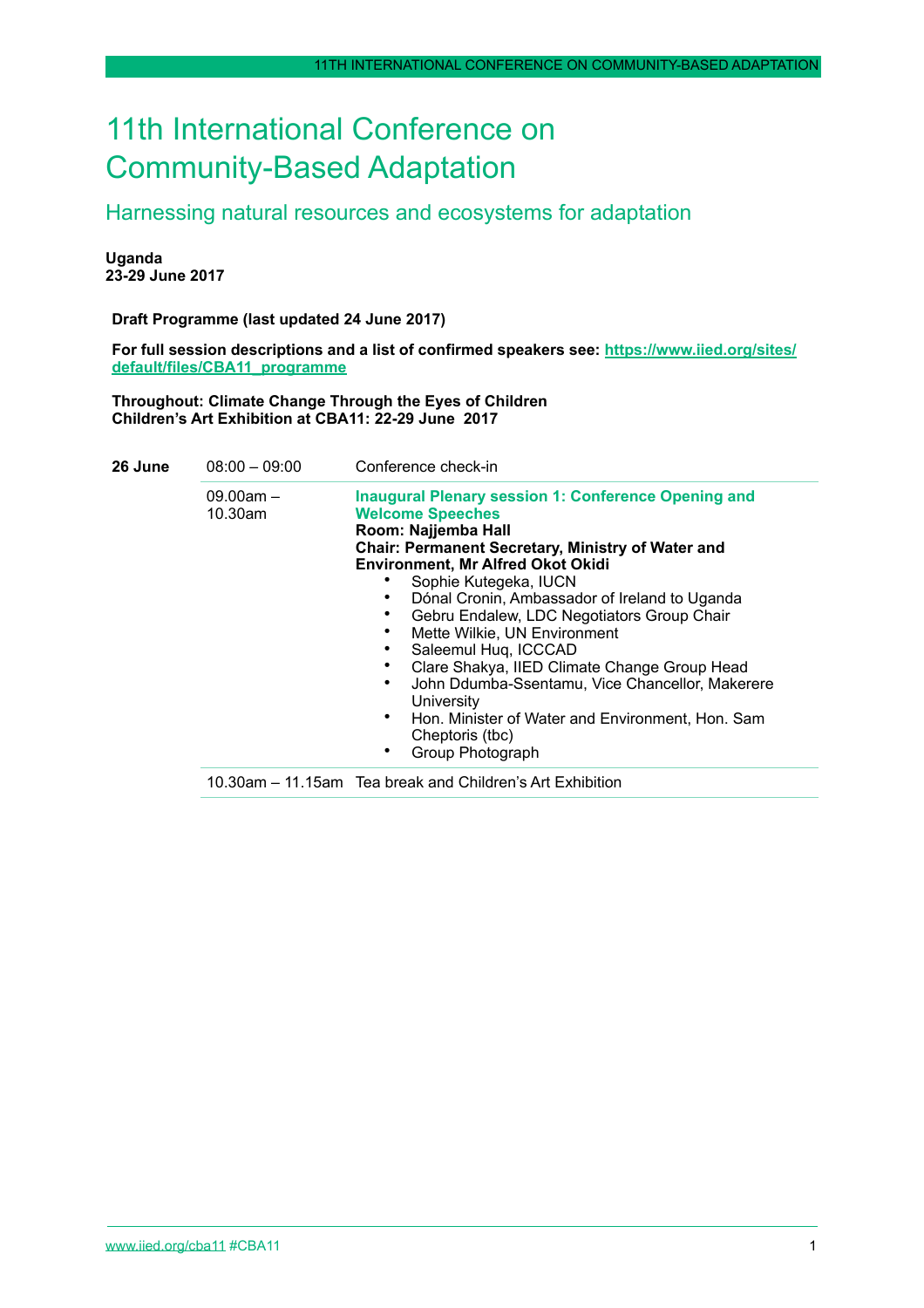# 11.15am – 12.45pm **Plenary session 2: Climate Smart Agriculture and Indigenous Knowledge Room: Najjemba Hall Facilitator: Krystyna Swiderska, IIED, Willy Kakuru, FAO** Agriculture in the global South is already experiencing adverse impacts from climatic changes, particularly in marginal, semi-arid and dryland areas, with more erratic rainfall, prolonged droughts, higher incidences of pests and diseases, and rising temperatures. At the same time, agriculture is a major contributor to greenhouse gas emissions and natural resource degradation. The challenge for 'Climate Smart Agriculture' (CSA) is to increase productivity, while reducing emissions and conserving the natural resource base. CSA encompasses a range of practices and technologies – from high tech drought tolerant 'monocultures' with reduced external inputs, to diverse agro-ecological and indigenous farming systems which represent a radical departure from conventional 'Green Revolution' models. This session will share evidence about the effectiveness of different CSA models, and identify ways in which modern science and indigenous knowledge can be better combined to enhance the effectiveness of CSA for vulnerable people and ecosystems. Experiences with mainstreaming CSA and ecosystem-based adaptation in agricultural policy and planning will also be shared. • Julius Ng'oma, CISONECC / Southern Voices on **Adaptation** • Joshua Aijuka, Participatory Ecological Land Use Management (PELUM) Uganda • Michael Mbogga, Makerere University • Kiros Hadgu, World Agroforestry Centre • 12.45pm – 2.15pm Lunch 2.15pm – 3.45pm **Parallel session 3A: Inclusive Approaches in Ecosystembased Adaptation Room: Conference Room 4 Facilitator: Kimberly Junmookda, Plan International** The impacts of climate change will disproportionately affect the most poor and vulnerable communities, who already have few resources and capacities in adapt. But even while adaptation

projects include the explicit aim of reaching such populations, in reality the 'last mile' in reaching the most vulnerable is much more challenging in practice. What implementing organizations have learned is that reaching various 'unreached' populations who include children, women, persons with disabilities, or those living in the most remote areas, will require special, and innovative, approaches. This session is about 'what works' in reaching children, women, and remote communities, based on experiences in implementing inclusive EbA projects by the panellists. We also to elaborate on the challenges and barriers panellists faced in pushing forward inclusive approaches. The session concludes with a discussion on what key recommendations can be shared with donors and policymakers when conceptualizing future adaptation initiatives.

- Angel Christy Patricia, Plan International Indonesia
- Constance Okollet, Climate Wise Women
- Gabriel Kulwaum, The Nature Conservancy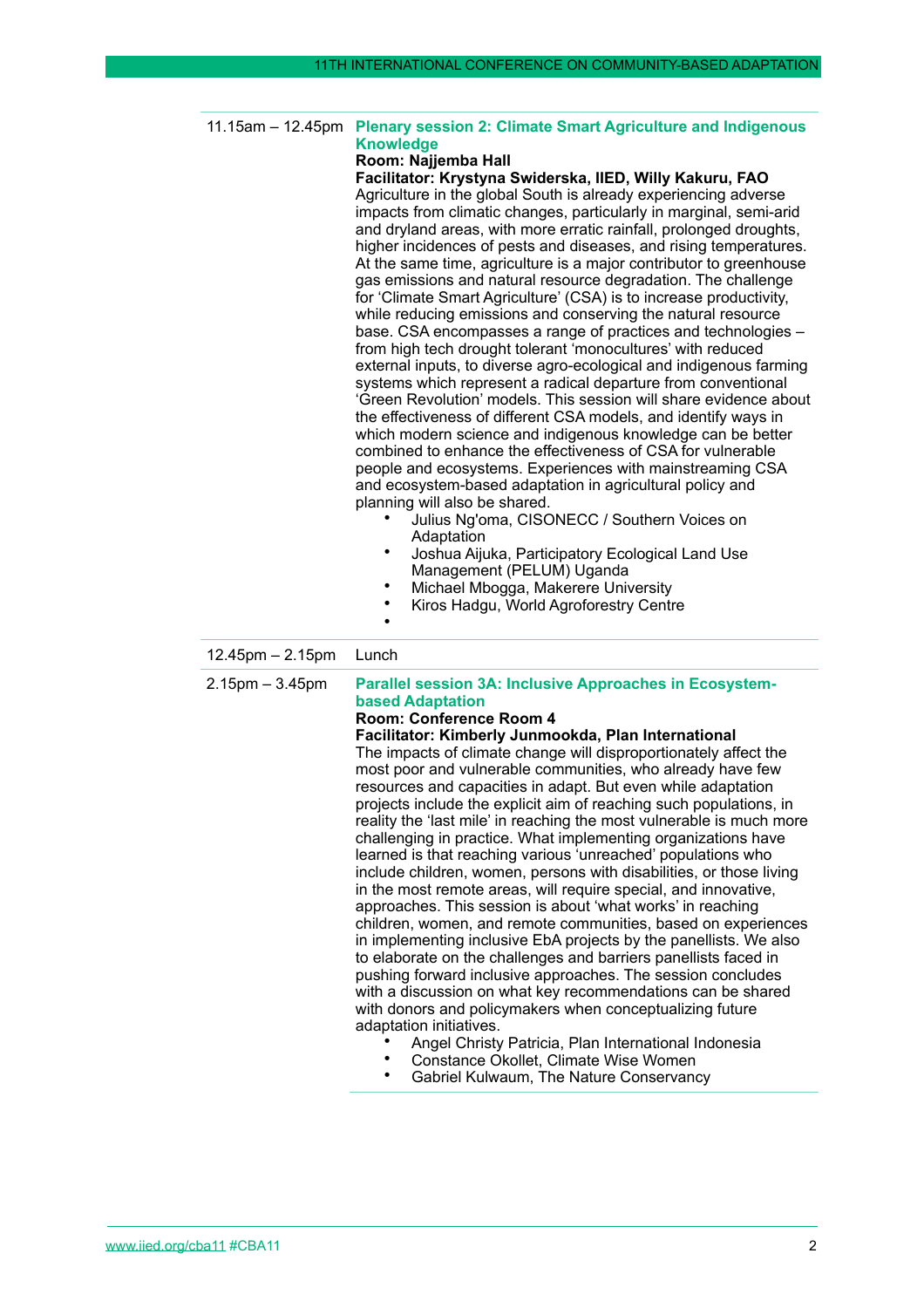#### **Parallel 'out-of-the-box' session 3B: Ecosystem-based Approaches to Reduce Community Disaster Risk Room: Conference Room 5**

# **Facilitator: Colin McQuistan, Practical Action, and Anita van Breda, WWF US**

Existing development planning decision making processes are reliant on top-down centrally budgeted hard infrastructure based approaches to flood protection. Changing climates are altering the intensity and timing of floods and making flood events less predictable. As a result, existing local coping mechanisms, local budgets and capacities are insufficient to address the scale of the problem. Recognition of the importance of natural habitats and ecosystem services in reducing flood risks and that modified river basins reliant upon hard infrastructure to prevent for flood risk are failing to provide adequate protection is growing. This session uses an interactive game - 'Beat the Flood' - to explore: (1) The potential for natural capital and ecosystem services combined with more traditional approaches to build resilience to floods, (2) The benefits for communities by using local natural habitats and ecosystems to increase their resilience to floods, (3) How to make the difficult trade-off decisions between different mitigation options - hard infrastructure versus soft ecosystem-based approaches and the implausibility of a universal approach, and (4) How to build the soft capacities and skills needed by communities.

- Catherine Msuku, Department of Forestry, Malawi<br>• Lemessa Demie Anbessa, Cordaid
	- Lemessa Demie Anbessa, Cordaid

# **Parallel session 3C: Tools for EbA and CBA Room: Najjemba Hall**

#### **Facilitator: Charlotte Hicks, UNEP-WCMC and Arno Sckeyde, GIZ**

Investigations into challenges in planning and implementing EbA and CBA suggest that access to and capacity to use tools are among the most important concerns of adaptation planners and practitioners. Yet hundreds of tools, methodologies and guidance related to EbA and CBA are 'on the market'. This session will provide an opportunity for participants to exchange experiences on the use of a range of EbA relevant tools to support adaptation to climate change. It will also support learning from the adaptation community about benefits and challenges in sourcing EbA relevant tools and guidance. The session will start with short presentations to set the context, then move to an interactive 'EbA tools and guidance marketplace'. A summary at the end will draw together highlights and key messages from participants.

3.45pm – 4.30pm Tea break and Children's Art Exhibition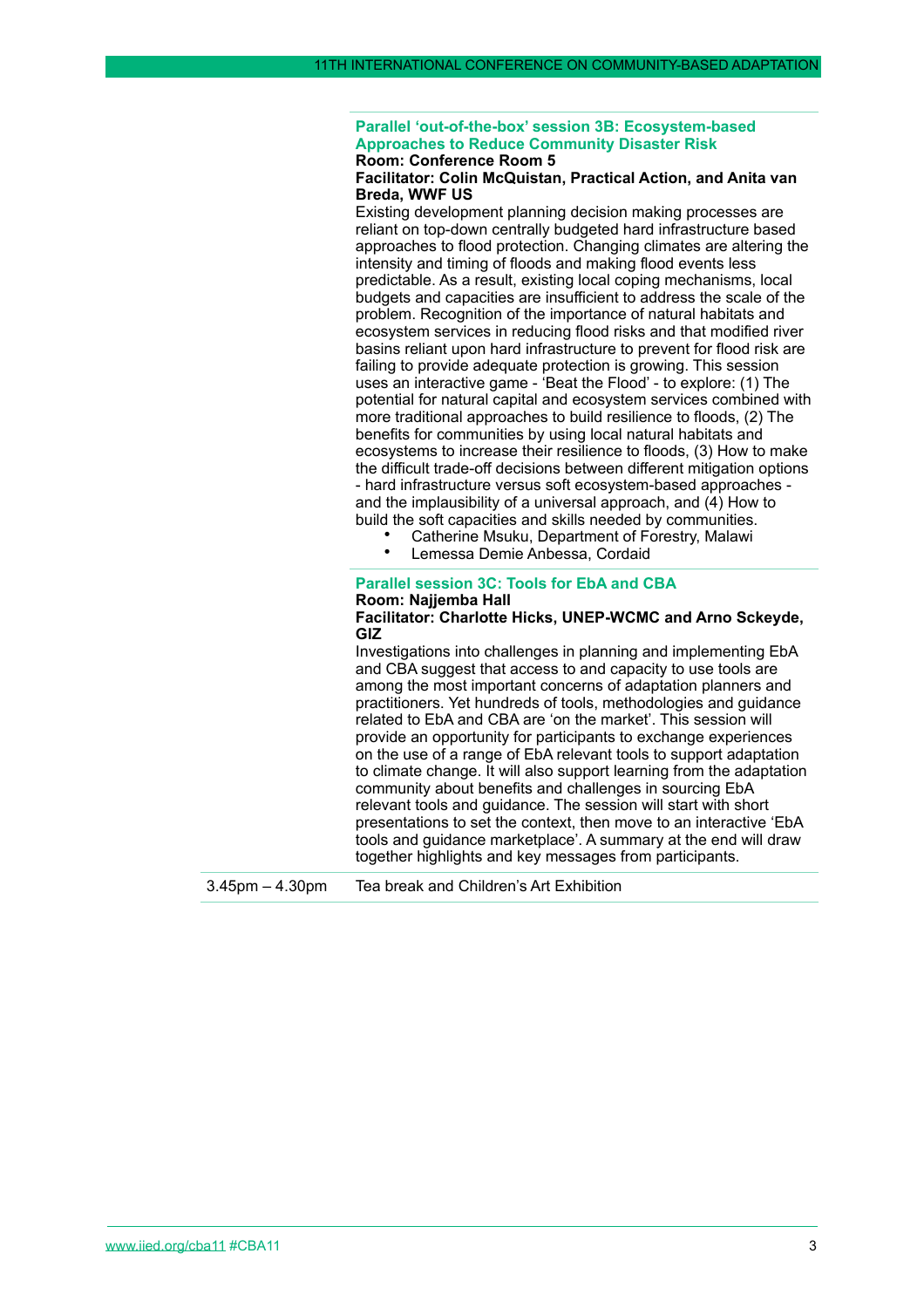|         | $4.30pm - 6.00pm$ | <b>Plenary session 4: Financing CBA and EbA</b><br>Room: Najjemba Hall<br>Facilitator: Psamson Nzioki, Transparency International, Felix<br>Ries, International Climate Initiative of BMUB<br>This session will share success stories and failures on financing<br>CBA and EbA. It will ask how barriers have been overcome and<br>promote innovative approaches to CBA financing. It will support<br>the exchange of ideas about links between finances, national<br>plans and local measures.<br>Mahfuzul Haque, Transparency International Bangladesh<br>Pauline Nantongo, Environmental Conservation Trust of<br>Uganda (ECOTRUST)<br>Martina Dorigo, Adaptation Fund<br>Victor Orindi, National Drought Management Authority,<br>٠<br>Kenya<br>٠<br>Thabang Phago, Conservation South Africa<br>Thomas Loster, Munich Re Foundation<br>٠<br>David Howlett, Global Resilience Partnership<br>Callist Tindimugaya, Commissioner, MWE, Uganda<br>٠ |
|---------|-------------------|------------------------------------------------------------------------------------------------------------------------------------------------------------------------------------------------------------------------------------------------------------------------------------------------------------------------------------------------------------------------------------------------------------------------------------------------------------------------------------------------------------------------------------------------------------------------------------------------------------------------------------------------------------------------------------------------------------------------------------------------------------------------------------------------------------------------------------------------------------------------------------------------------------------------------------------------------|
|         | 6.30pm            | Conference welcome dinner and launch of the Least<br><b>Developed Country University Consortium for Climate</b><br><b>Change (LUCCC)</b>                                                                                                                                                                                                                                                                                                                                                                                                                                                                                                                                                                                                                                                                                                                                                                                                             |
| 27 June | $9am - 10.30am$   | <b>Plenary session 5: Poster Market Place</b><br>Room: Najjemba Hall<br>Facilitator: Hannah Reid, IIED<br>This session will start with a series of two-minute presentations of<br>each selected CBA11 poster, designed to entice session<br>participants to ask questions and learn more about the projects in<br>the second half of the session as they circulate amongst posters<br>of their choosing.                                                                                                                                                                                                                                                                                                                                                                                                                                                                                                                                             |
|         |                   | 10.30am – 11.15am Tea break and Children's Art Exhibition                                                                                                                                                                                                                                                                                                                                                                                                                                                                                                                                                                                                                                                                                                                                                                                                                                                                                            |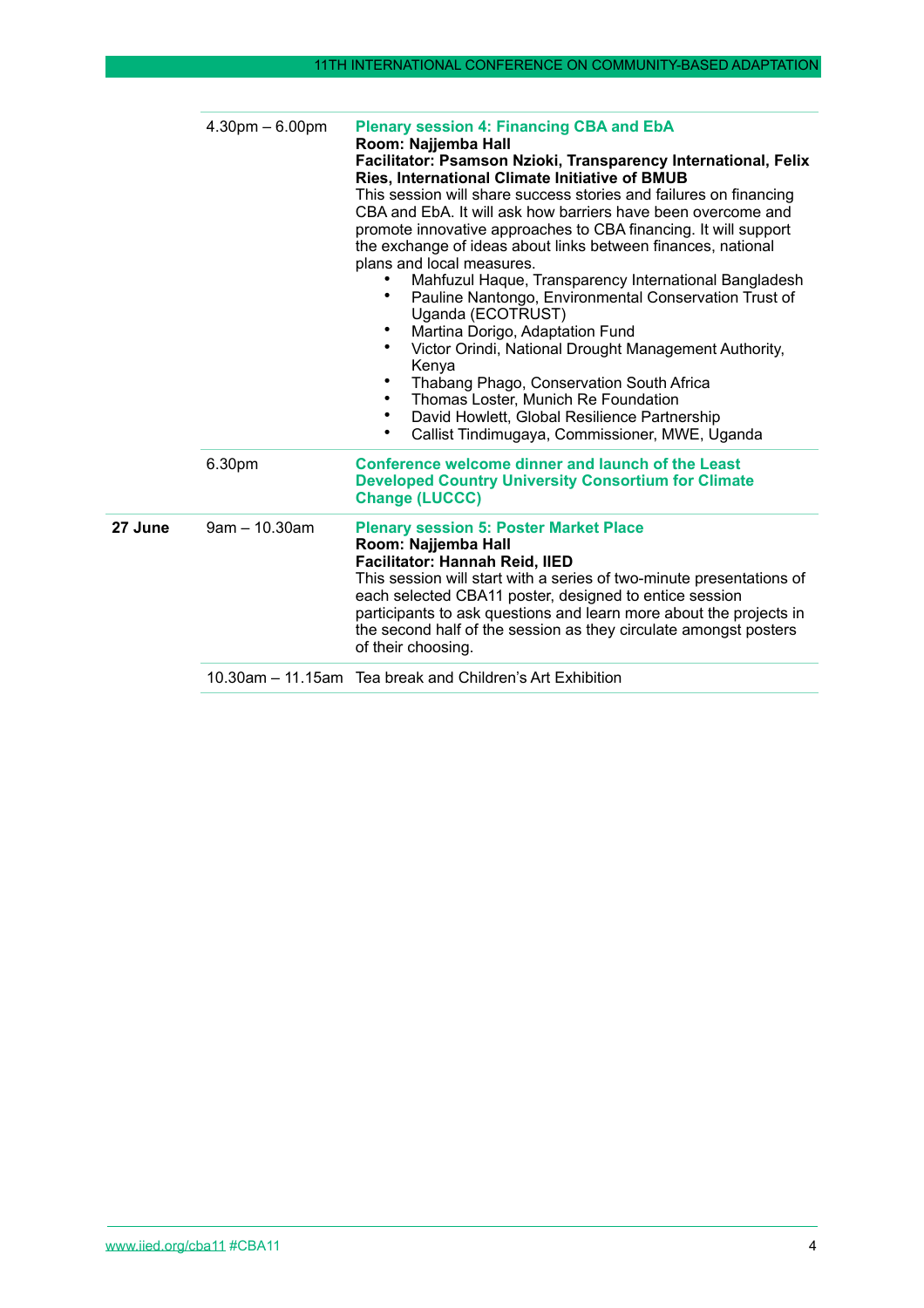#### 11.15am – 12.45pm **Parallel session 6A: Youth, Climate, and Livelihoods: Bringing innovation to CBA youth engagement, and youthdriven innovation to CBA practice Room: conference room 4**

**Facilitator: Heather McGray, Climate Justice Resilience Fund** Today's youth want more than climate education and awarenessraising. They want to be active agents of change, and they want practical skills and tools to help them pursue a stable, satisfying livelihood, so that they, their families, and their communities can thrive in the changing climate. How can CBA programmes engage youth in ways that help to realize these aspirations? Young people have been central actors in the 'innovation ecosystem' that has brought us transformative ICT, and is delivering exciting new opportunities in green energy access. How can youth help to bring the entrepreneurial spirit from these sectors into the climatesensitive sectors central to CBA and EbA (e.g. water management, food provision, land management, or climate information and planning services?) What market opportunities are on the horizon for youth interested in adaptation? For example, what skills and knowledge are needed to create equitable, climate-resilient agricultural value chains for the future? How must capacity building practices evolve to support today's youth to bring climate resilience into their future livelihoods? For example, what capacity building approaches can foster enterprise, risk-taking, innovation and forward thinking?

- Clara Decent Atuhaire, Mbarara University of Science and **Technology**
- Tehut Tesfaye, Ethiopia Climate Innovation Centre
- Daphne Stella Nansambu, IWMI
- Edwin Muhumuza, Youth Entrepreneurs Uganda

#### **Parallel 'out-of-the-box' session 6B: Adapting to Climate Variability and Change in Fragile and Conflict-affected States Room: conference room 5**

# **Facilitator: Roop Singh, Red Cross / Red Crescent Climate Centre**

At the beginning of 2017 we are faced with unprecedented food insecurity in fragile and conflict-affected states with areas in Yemen, Somalia and northern Nigeria on the brink of famine, and famine already declared in South Sudan. Food insecurity occurs at the confluence of complex factors such as conflict and climate often manifested as extreme events such as drought and flooding - that interact non-linearly with one another. These factors add complexity to CBA and EbA interventions, and must be taken into account to adapt to the new and increasingly acute challenges facing the world. Using a series of experiential learning activities, this session will (1) explore the highly complex relationships between climate change, livelihoods, migration and conflict, (2) increase understanding of how different factors interact with one another including the role of climate change versus climate variability, and (3) explore ways that traditional CBA and EbA approaches can adapt to and offer solutions to these challenges.

- Jennifer Abdella, Near East Foundation
	- Mohammed Qazizada, Government of Afghanistan
- Wani Nelson Mogga, Ministry of Environment and Forestry, South Sudan
- Jean Vergain, Red Cross Uganda
- Nhial Tiitmamer, the Sudd Institute, South Sudan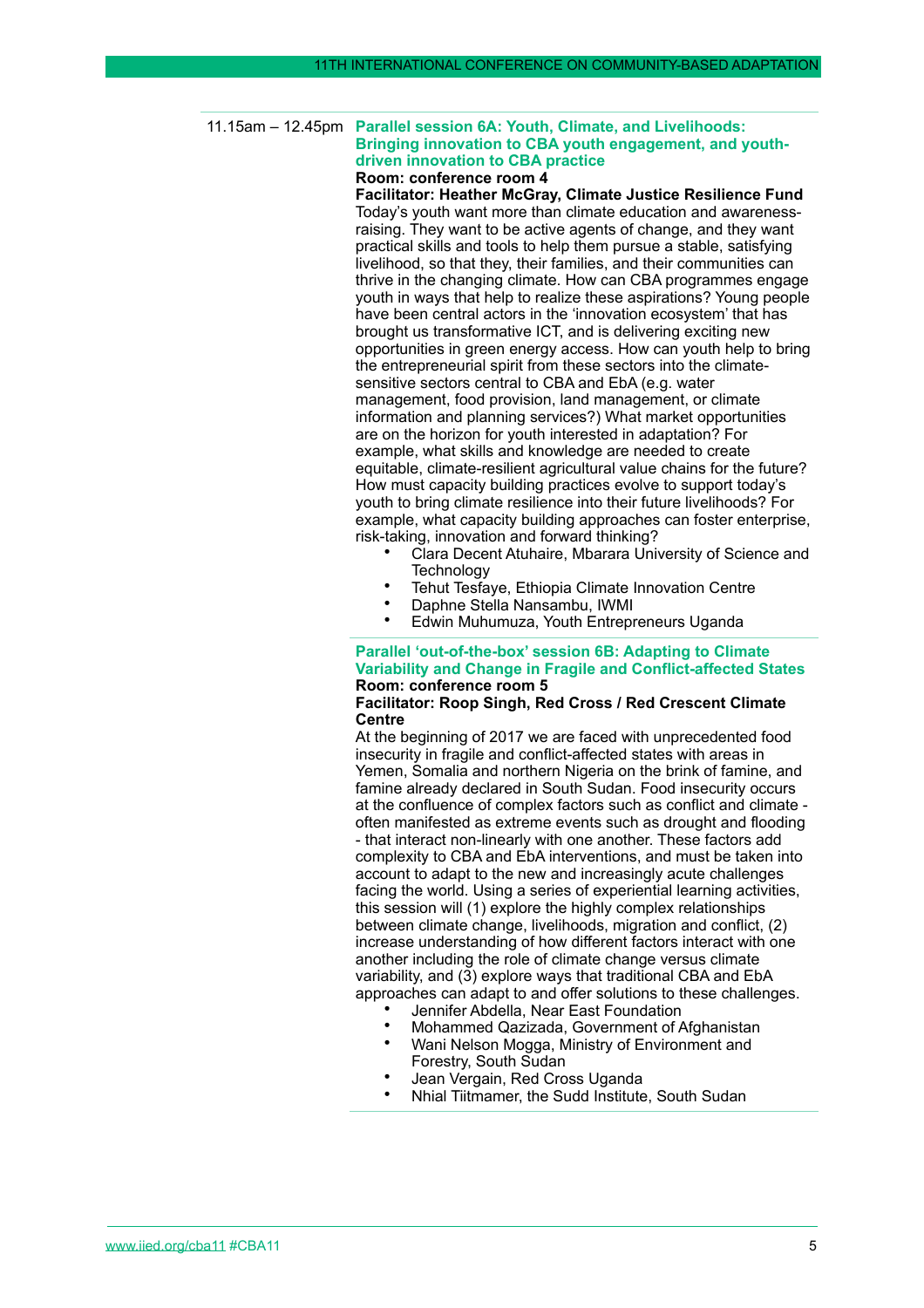#### **Parallel session 6C: Research to Policy and Practice Room: Najjemba Hall**

**Facilitator: Evans Kituyi, CARIAA / IDRC, Hannah Reid, IIED** Ecosystem-based adaptation (EbA) is a young concept, defined as the use of biodiversity and ecosystem services as part of an overall adaptation strategy to help people to adapt to the adverse effects of climate change. The concept is potentially powerful in catalysing international and national commitments to act due to its key defining features of a focus on societal adaptation, and a targeting of the immediate adaptation needs of the poorest and most vulnerable communities who are adversely affected by climate change. Many of the SDGs are also directly linked to the health and biological diversity of ecosystems and the services they provide. Despite the great potential for EbA to contribute to climate resilient development, it lacks years of experience to learn from and there is little theory regarding the pathways for its systematic implementation. Evidence around whether it really works, how we measure effectiveness and conditions under which EbA is optimal is weak. This includes the need to clarify the institutional, governance and policy contexts optimal to EbA investments and broader mainstreaming into local, regional and national government structures, policies, laws and planning processes. This session will explore how researchers working on EbA initiatives are responding to these challenges.

- Chris Henderson, Practical Action
- Patrick Kibaya, Uganda Chartered HealthNet
	- Sebastiaan Soeters, CARE International

12.45pm – 2.15pm Lunch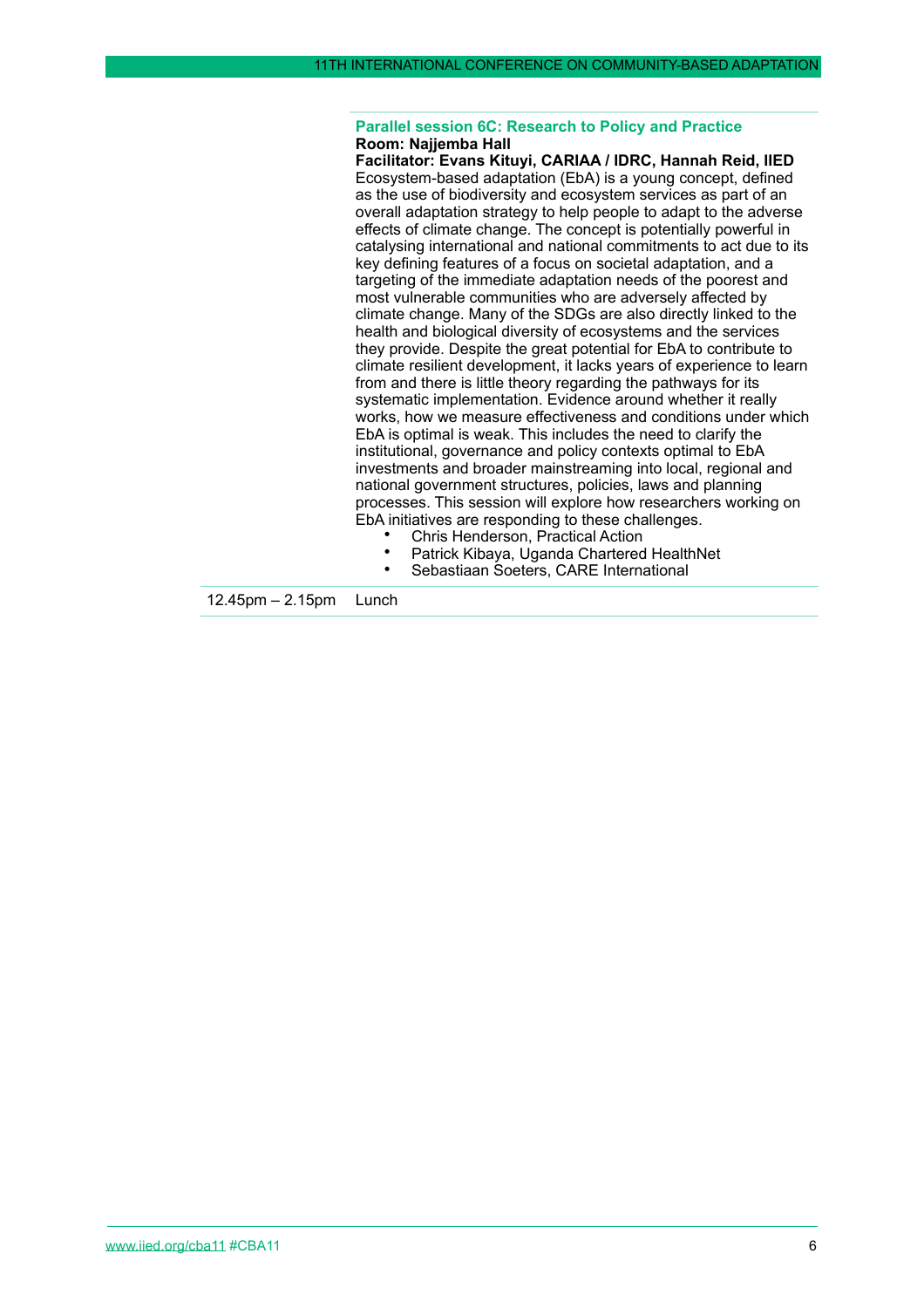2.15pm – 3.45pm **Parallel session 7A: Application of CBA/EbA in the Urban Setting: Perspectives from the Environment Community and Urban Community**

# **Room: conference room 5**

# **Facilitators: Julie Greenwalt, Cities Alliance and William Monteith, IIED**

Uncontrolled urban land expansion has caused deterioration of the natural environment with negative consequences for citizens around the world. The degradation of the urban environment and surrounding ecosystems can have serious impacts on the health and well-being of residents, especially the urban poor. Unfortunately, the environment tends to be viewed as a rural issue. The benefits that ecosystems provide to urban populations have not been properly appreciated or valued. Poor environmental management is embedded throughout the city functioning. The urban poor often have little option other than to utilize the environment in unsustainable ways. Ecosystem rehabilitation and preservation needs to be done properly in urban areas, involving local communities and relevant local authorities. Where necessary, alternative energy options need to be made available, alternative livelihood options for men and women affected by interventions should be explored and education about potential consequences and benefits are essential. Upgrading slum settlements in partnership with organized local communities has greater potential for reducing vulnerability. This session will explore the application of EbA and CBA in urban settings to determine how to improve engagement of local urban communities for better urban adaptation practices.

- Julie Arrighi, Red Cross Red Crescent Climate Centre
- Sarah Nandudu, National Slum Dwellers Federation Of Uganda
- Paul Mafabi, Director for Environment Affairs, MWE, Uganda
- Ho-Ching Lee, National Central University, Taiwan
- Rebecca Carter, WRI
- John Bosco Isunju, Makerere University

#### **Parallel session 7B: Ecosystem Adaptation**

# **Room: Najjemba Hall**

# **Facilitator: Leulseged Asfaw and Aileen O'Donovan, Irish Aid, and Nikhil Advani, WWF**

The session will explore if, and if so how, ecosystem integrity and ecosystems services are important to community based adaptation. It will address: (1) What ecosystem system level climate change impacts are we seeing? (2) What ecosystem system level responses are apparent? (3) How is community based adaptation affecting ecosystem integrity? (4) How can community based adaptation manage ecosystem services to further adaptation objectives? and, (5) In what ways and at what levels can addressing climate impacts on ecosystems and people's livelihoods be aligned?

- Tom Derr, Peace Corps Uganda,
- Juanita Gonzalez, TNC
- Nthabiseng Majara, GEF Small Grants Programme, Lesotho
- Niguse Hagazi Gebremedhin, World Agroforestry Centre
- Revocatus Twinomuhangi, Makerere University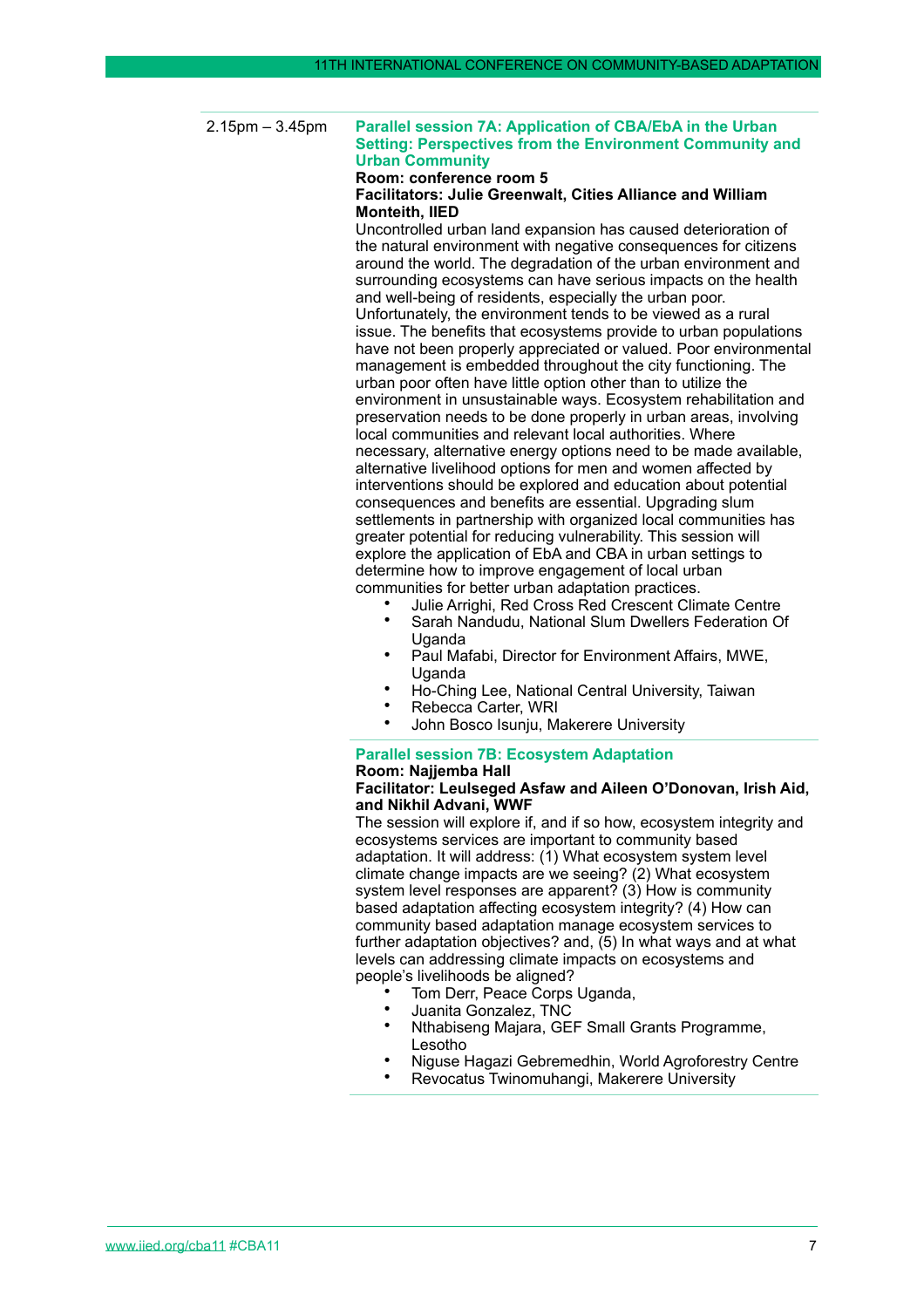#### **Parallel session 7C: CBA short films**

#### **Room: conference room 4 Facilitator: Hausner Wendo, VSF Germany, Shepard Zvigadza, ZERO Regional Environment Organisation, Zimbabwe**

This session will show-case various short films relating to CBA and EbA, and provide opportunities for questions, answers and a brief discussion around the films shown.

- Krystyna Swiderska, IIED: Biocultural Heritage Territories in Peru, China, and India
- Birgit Kuna, German Aerospace Center: The German Aerospace Center
- Evelyne Busingye, IUCN: Radio and Mobile Phone Apps: tools for community adaptation
- Barnabas Mawire, Environment Africa: Drought resistant farmer
- Gabriel Kulwaum, The Nature Conservancy: Building the resilience of communities and their ecosystems to the impacts of climate change in the pacific
- Mahfuzul Haque, Transparency International, Bangladesh: Integrity in climate finance governance: voices from Bangladesh
- Nazria Islam / Mritjunjoy Das, BRAC: Bangladesh: Living on borrowed time
- Luis Artur, Universidade Eduardo Mondlane: Kutxintxa

| $3.45$ pm $- 4.30$ pm | Tea break and Children's Art Exhibition                                                                                                                                                                                                                                                                                                                                                                                                                                                          |
|-----------------------|--------------------------------------------------------------------------------------------------------------------------------------------------------------------------------------------------------------------------------------------------------------------------------------------------------------------------------------------------------------------------------------------------------------------------------------------------------------------------------------------------|
| $4.30pm - 6.00pm$     | <b>Plenary 'out-of-the-box' session 8: Climate Data Cuisine</b><br>Room: Najjemba Hall<br>Facilitator: Rebeka Ryvola, Red Cross / Red Crescent Climate<br><b>Centre</b>                                                                                                                                                                                                                                                                                                                          |
|                       | This interactive session will create and share new ways to<br>communicate quantitative dimensions of climate issues in edible<br>form. It will explore the food dimension of culture to improve<br>understanding of the consequences of climate change for<br>societies around the world. It will inspire learning on adaptation,<br>resilience and connections to ecosystems, and incite dialogue on<br>how we can bring about policy and cultural changes to address<br>adaptation challenges. |

**28 June CBA11 combines with the Regional NAP Expo for the day**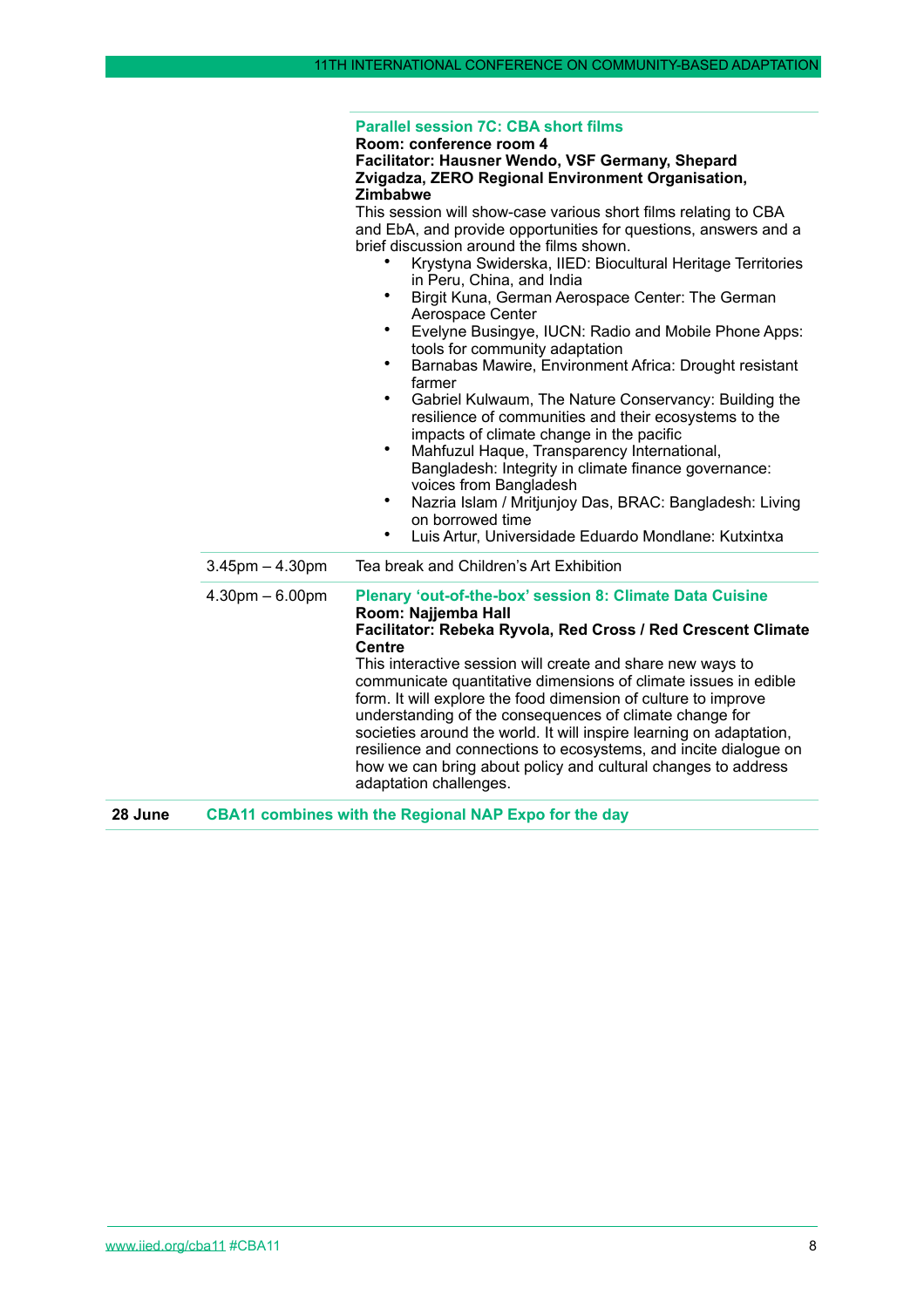|  | $9.00am - 10.30am$ | <b>Plenary session 9: Regional NAP Expo session: National</b><br><b>Adaptation Plans</b><br>Room: Najjemba Hall<br>Facilitator: Adrian Fitzgerald, LDC Expert Group, and<br>Motsomi Maletjane, UNFCCC<br>The process to formulate and implement NAPs (established in<br>2010) serves as a vehicle for adaptation planning and<br>implementation at national levels. NAPs aim to reduce<br>vulnerability to climate change impacts, by building adaptive<br>capacity and resilience, and to facilitate the integration of<br>adaptation into development. NAP development is driven by key<br>principles that ensure a comprehensive, continuous and inclusive<br>process. This session will describe this process and then focus on<br>considerations of vulnerable communities, groups and<br>ecosystems, followed by selected experiences and emerging best<br>practices.<br>Benon Bibbu Yassin, Environmental Affairs Department,<br>Malawi<br>Douglas Nakashima, UNESCO<br>٠<br>Mohammed Semambo, Ministry of Water and<br>$\bullet$<br>Environment, Climate Change Department, Uganda<br>Prosper Bonja, Geographic Institute of Burundi<br>٠<br>$\bullet$<br>Patrick Mugabo, Rwanda Environment Management<br>Authority<br>Sunil Acharya, Practical Action<br>٠<br>Obed Koringo, PACJA / Southern Voices on Adaptation<br>Shaban Mawanda, Red Cross Red Crescent Climate<br>٠<br>Centre<br>٠ |
|--|--------------------|---------------------------------------------------------------------------------------------------------------------------------------------------------------------------------------------------------------------------------------------------------------------------------------------------------------------------------------------------------------------------------------------------------------------------------------------------------------------------------------------------------------------------------------------------------------------------------------------------------------------------------------------------------------------------------------------------------------------------------------------------------------------------------------------------------------------------------------------------------------------------------------------------------------------------------------------------------------------------------------------------------------------------------------------------------------------------------------------------------------------------------------------------------------------------------------------------------------------------------------------------------------------------------------------------------------------------------------------------------------------------------------------------|
|  |                    | Gertrude Lungahi, ENDA<br>10.30am - 11.15am Tea break and Children's Art Exhibition                                                                                                                                                                                                                                                                                                                                                                                                                                                                                                                                                                                                                                                                                                                                                                                                                                                                                                                                                                                                                                                                                                                                                                                                                                                                                                               |
|  |                    |                                                                                                                                                                                                                                                                                                                                                                                                                                                                                                                                                                                                                                                                                                                                                                                                                                                                                                                                                                                                                                                                                                                                                                                                                                                                                                                                                                                                   |
|  | 11.15am - 12.45pm  | Parallel session 10A: Regional NAP Expo session: Building<br><b>Essential Knowledge Bases and Awareness to Support</b><br><b>Considerations of Vulnerable Communities, Groups and</b><br><b>Ecosystems in NAPs</b><br>Room: conference room 4<br>Facilitator: Adam Harvey, Whave Solutions, and Chebet<br>Maikut, Commissioner, CCD, Uganda<br>This session will address climate change implications for<br>vulnerable communities and groups. It will share good practices<br>regarding various adaptation approaches and solutions<br>addressing the needs of vulnerable communities and groups at<br>various scales based on the latest experiences, including on the<br>use of indigenous and traditional knowledge. Discussions will also<br>touch on how to raise national policy maker awareness to ensure<br>effective participation of all stakeholders in the NAP process.<br>Jennifer Rubis, UNESCO<br>$\bullet$<br>Prosper Bonja, Geographic Institute of Burundi<br>Patrick Mugabo, Rwanda Environment Management<br>٠<br>Authority<br>Marilou Drilon, Plan International Australia<br>٠<br>Stella Gama, Department of Forestry, Malawi<br>$\bullet$<br>Richard Cong, Commissioner Water for Production,<br>Uganda                                                                                                                                                                   |

• Abu-Baker Sadeq Wandera, UNOPS GEF SGP Uganda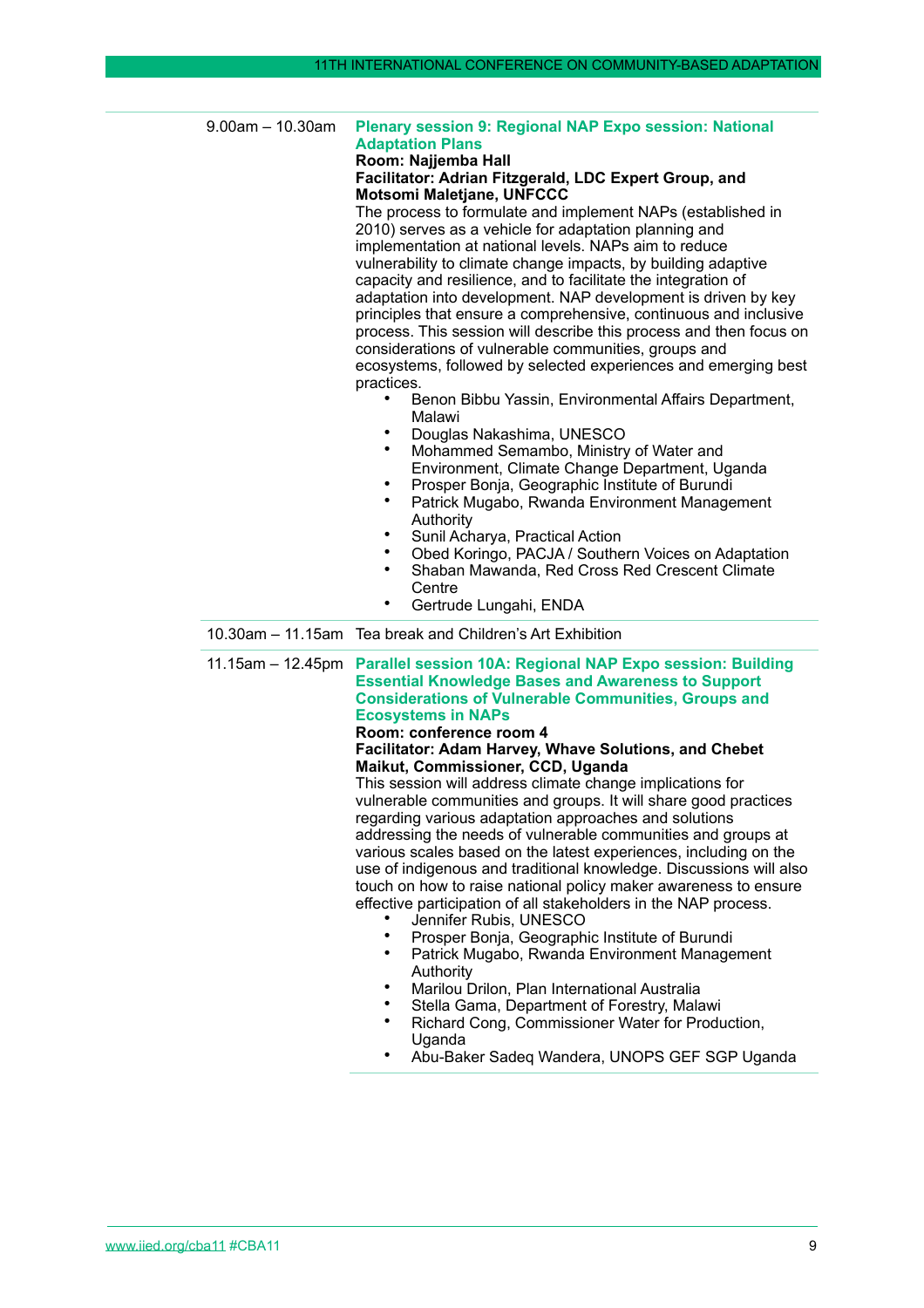# **Parallel 'out-of-the-box' session 10B: Education and Training for CBA**

#### **Room: conference room 5**

**Facilitator: Lynne Carter and David Mfitumukiza, FHI 360** This session will explore the roles that education and training play in building capacity to support development and implementation of successful CBA plans, decisions and actions. The session will advance thinking on promoting education, training and research that empowers and supports communities to take action based on their own decision-making systems and processes. We will discuss and identify critical elements of CBA-relevant education efforts that help adaptation interventions to achieve success. For the selection of those to be trained or educated, we will highlight criteria or traits helpful in identifying future successful trainees and training approaches. The session will explore questions such as: Are there specific types of information that need to be available or could be the subject of research efforts that might better position CBA plans and actions for success? If that information is not available, what are some of the options that could be implemented to gather the required knowledge or find other ways to move forward? Are there important aspects around gender, age, or backgrounds that are vital to consider or support for the education-CBA nexus?

- Emmanuel Ntale, MUCCRI/FHi360
- Teopista Gateese, Luwero District Local Government, Uganda
- Ida Klockmann, Danish Family Planning Association
- Caroline Zastiral, British Red Cross<br>• Doug Parsons, America Adapts
- Doug Parsons, America Adapts

# **Parallel session 10C: Mainstreaming adaptation at subnational levels**

#### **Room: Najjemba Hall**

**Facilitator: Angie Dazé, IISD and Margaret Barihaihi, ACCRA**  This session will explore lessons learned on mainstreaming adaptation at sub-national levels, with a particular focus on integrating climate change into government planning. A panel of experts will discuss the challenges and enablers for local governments in addressing climate risks, changes and uncertainty in planning, drawing links to national planning, including National Adaptation Plan (NAP) processes. Participants will have the opportunity to share their experiences on sub-national mainstreaming of adaptation and to discuss the factors that contribute to success in this area.

- Aditya Bahadur, Action on Climate Today, Oxford Policy Management.
- Ced Hesse, IIED.
- David Bynoe, UNDP
- Hyasintus Lama, local government, Indonesia
- Joseph Epitu, Ministry for Water and Environment, Government of Uganda

12.45pm – 2.15pm Lunch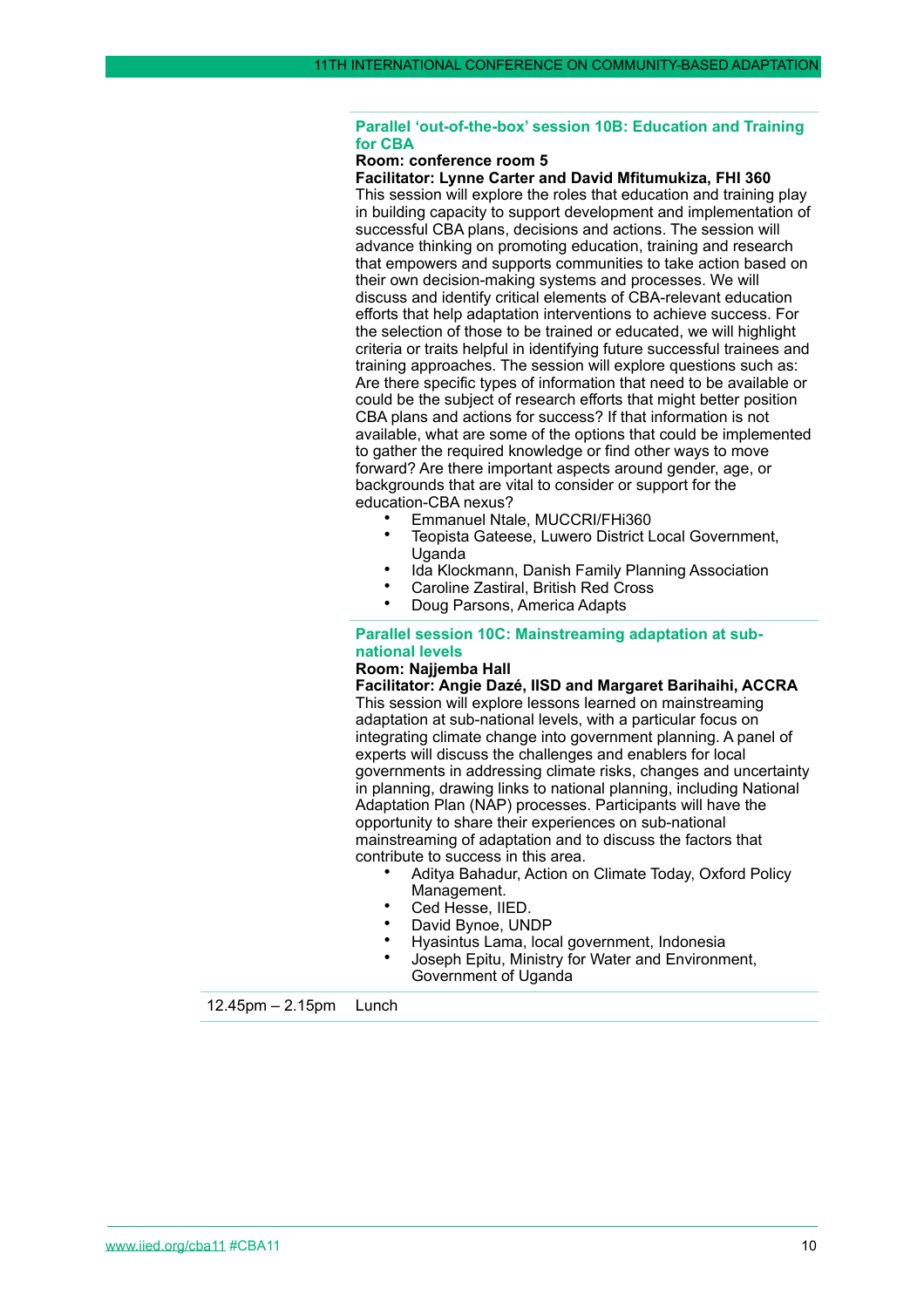2.15pm – 3.45pm **Parallel session 11A: Regional NAP Expo session: Protecting vulnerable ecosystems from climate change Room: conference room 5**

# **Facilitator: Vositha Wijenayake, SLYCAN / Southern Voices on Adaptation**

This session will address climate change implications on vulnerable ecosystems such as forests, inland waters, mountains, semi-arid regions and protected areas. It will share best practices regarding various adaptation approaches or solutions addressing the needs of vulnerable communities and groups at various scales based on the latest science, including indigenous and traditional knowledge.

- Prosper Bonja, Geographic Institute of Burundi
- Patrick Mugabo, Rwanda Environment Management Authority
- Moumini Savadogo, IUCN Burkina Faso
	- Festus Lubovera, ED UNMA, Uganda

# **Parallel session 11B: Prioritising Participation: emphasising the 'C' in CBA**

#### **Room: conference room 4 Facilitator: Okke Bouwman, CARE Netherlands/Partners for Resilience**

It is now widely acknowledged that risk is more efficiently managed at the local level. Local communities are on the front lines of responding to disasters when they strike, but also the most vulnerable to the impacts of disasters and risks. They are also often most knowledgeable about the risks they face and have solutions on how to address them. In development and adaption initiatives, local communities have demonstrated innovative ways to contribute to this agenda and be part of driving local economies and supporting their communities adapt to a changing climate. Policy development often happens at levels distant from communities but stresses community engagement at implementation level. The Climate Paris Agreement, Sustainable Development Goals and Sendai Agreement all stress the importance of community engagement in achieving adaptation, resilience and development goals. This session will hear from practitioners on the operational opportunities on community engagement but also explore solutions on challenges being faced to engage communities in achieving goals outlined in key international agreements, all of which are linked and speak coherently on embedding solutions at a local level.

- Mrityunjoy Das, BRAC
- Jane Nyanjom, Family Health Options Kenya
- Tibebu Assefa, Echnoserve Consulting
- Diane Husic, Moravian College, USA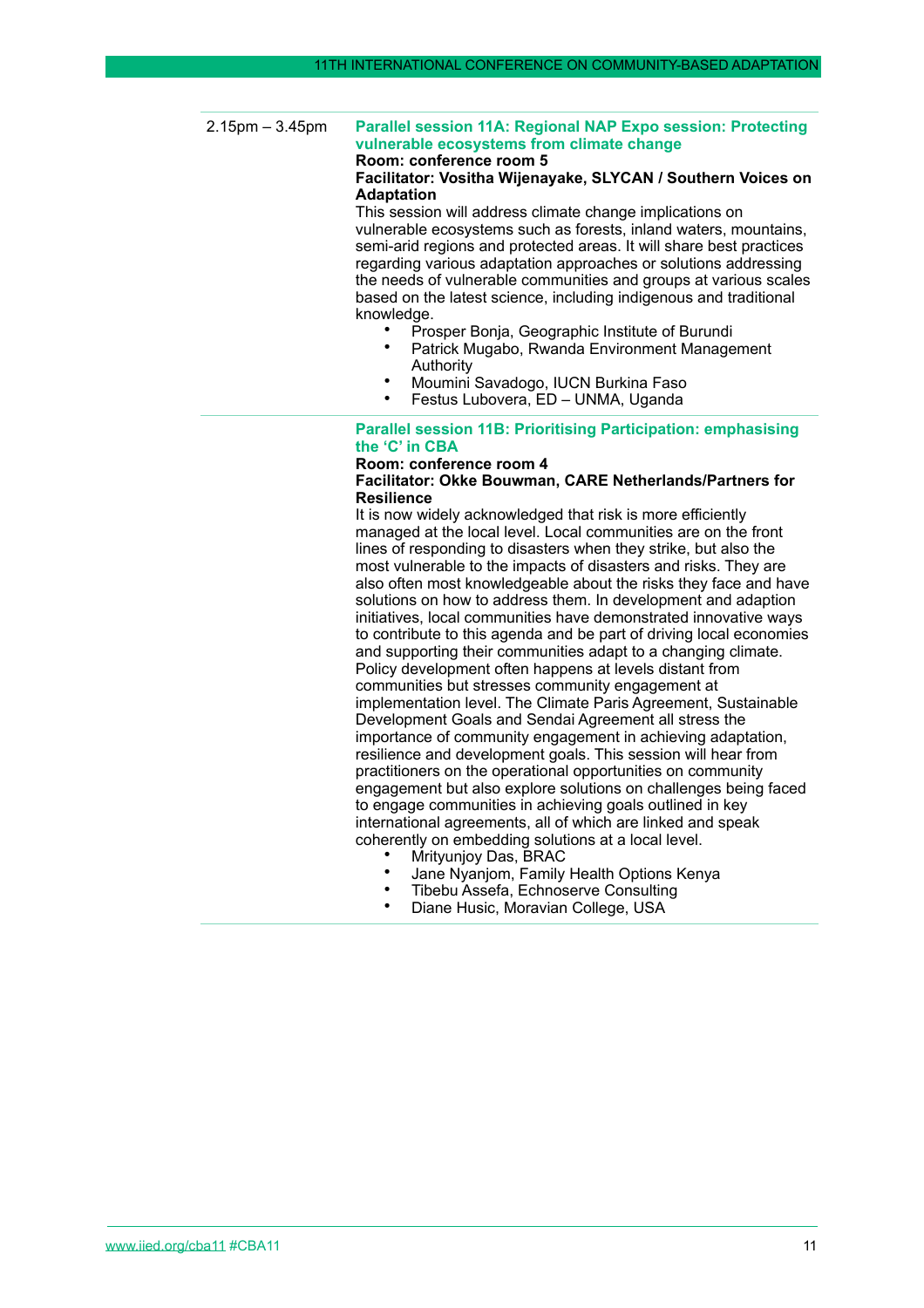#### **Parallel session 11C: Foundations for Resilient Development in Dynamic Dryland Systems: Planning, Scaling and Learning Room: Najjemba Hall**

# **Facilitators: Ced Hesse, IIED, and Jesse DeMaria-Kinney, Adaptation at Scale in Semi-Arid Regions Programme (ASSAR)**

Drylands are home to more than 2 billion people, most living in developing countries. Dryland economies and societies are disproportionately exposed to the risks of climate change with dryland populations traditionally heavily dependent on ecosystem services. Planning for climate resilience in the drylands needs to recognise the complexity and structural variability, unpredictability and dynamism of the region's natural resource base, societies and economies. Resilient productivity and adaptability - to disequilibrium and risk - are part of dryland communities' livelihood and production strategies and institutions. This session explores on-going initiatives building institutional frameworks, tools and approaches for adaptive planning and finance in the drylands, and the lessons they bring for scaling in today's changing world. It will discuss the barriers and enablers and their potential relevance and linkages to adaptation planning and finance.

- Alemayehu Zewdie, OXFAM / ASSAR
- Sam Greene, IIED<br>• Elizabeth Carabine
- Elizabeth Carabine, ODI
- Victor Orindi, ADA Consortium

|  | $3.45$ pm $- 4.30$ pm | Tea break and Children's Art Exhibition                                                                                                                                                                                                                                                                                                                                                                                                                                                                                                                                                                                                                                                                                                                                                                                                                                                                                                                                         |
|--|-----------------------|---------------------------------------------------------------------------------------------------------------------------------------------------------------------------------------------------------------------------------------------------------------------------------------------------------------------------------------------------------------------------------------------------------------------------------------------------------------------------------------------------------------------------------------------------------------------------------------------------------------------------------------------------------------------------------------------------------------------------------------------------------------------------------------------------------------------------------------------------------------------------------------------------------------------------------------------------------------------------------|
|  | $4.30pm - 6.00pm$     | <b>Plenary session 12: Integrating Climate into Development</b><br><b>Planning</b><br>Room: Najjemba Hall                                                                                                                                                                                                                                                                                                                                                                                                                                                                                                                                                                                                                                                                                                                                                                                                                                                                       |
|  |                       | Facilitators: Tracy Kajumba and Adrian Fitzgerald, Irish Aid<br>Climate change as a cross cutting issue usually sounds remote<br>and scientific, and is not considered an immediate challenge<br>compared to more pressing issues such as food insecurity,<br>malnutrition, poverty, water and sanitation. However, development<br>outcomes for the important sectors can be seriously undermined<br>by climate change impacts if climate risks are not managed<br>adequately. Development through business-as-usual approaches<br>can also have implications due to climate change effects<br>increasing vulnerability of communities. Mainstreaming climate<br>change supports the understanding of climate risks to<br>development interventions and the identification of suitable<br>approaches for integrating climate change adaptation into<br>development policies and practices at national, sectoral and<br>subnational levels. This session aims to create a common |
|  |                       | understanding on mainstreaming of climate change into<br>development programming, focusing on approaches, processes                                                                                                                                                                                                                                                                                                                                                                                                                                                                                                                                                                                                                                                                                                                                                                                                                                                             |
|  |                       | and tools. Practitioners will share experiences from different<br>countries.                                                                                                                                                                                                                                                                                                                                                                                                                                                                                                                                                                                                                                                                                                                                                                                                                                                                                                    |
|  |                       | Koeti Serodio, Embassy of Ireland, Mozambique                                                                                                                                                                                                                                                                                                                                                                                                                                                                                                                                                                                                                                                                                                                                                                                                                                                                                                                                   |
|  |                       | Mwiya Mundia, Irish Aid                                                                                                                                                                                                                                                                                                                                                                                                                                                                                                                                                                                                                                                                                                                                                                                                                                                                                                                                                         |
|  |                       | Josephina Rocha, Irish Aid, Malawi<br>Sam Barrett, IIED<br>٠                                                                                                                                                                                                                                                                                                                                                                                                                                                                                                                                                                                                                                                                                                                                                                                                                                                                                                                    |
|  |                       | Charles Nyandiga, UNDP-GEF SGP                                                                                                                                                                                                                                                                                                                                                                                                                                                                                                                                                                                                                                                                                                                                                                                                                                                                                                                                                  |